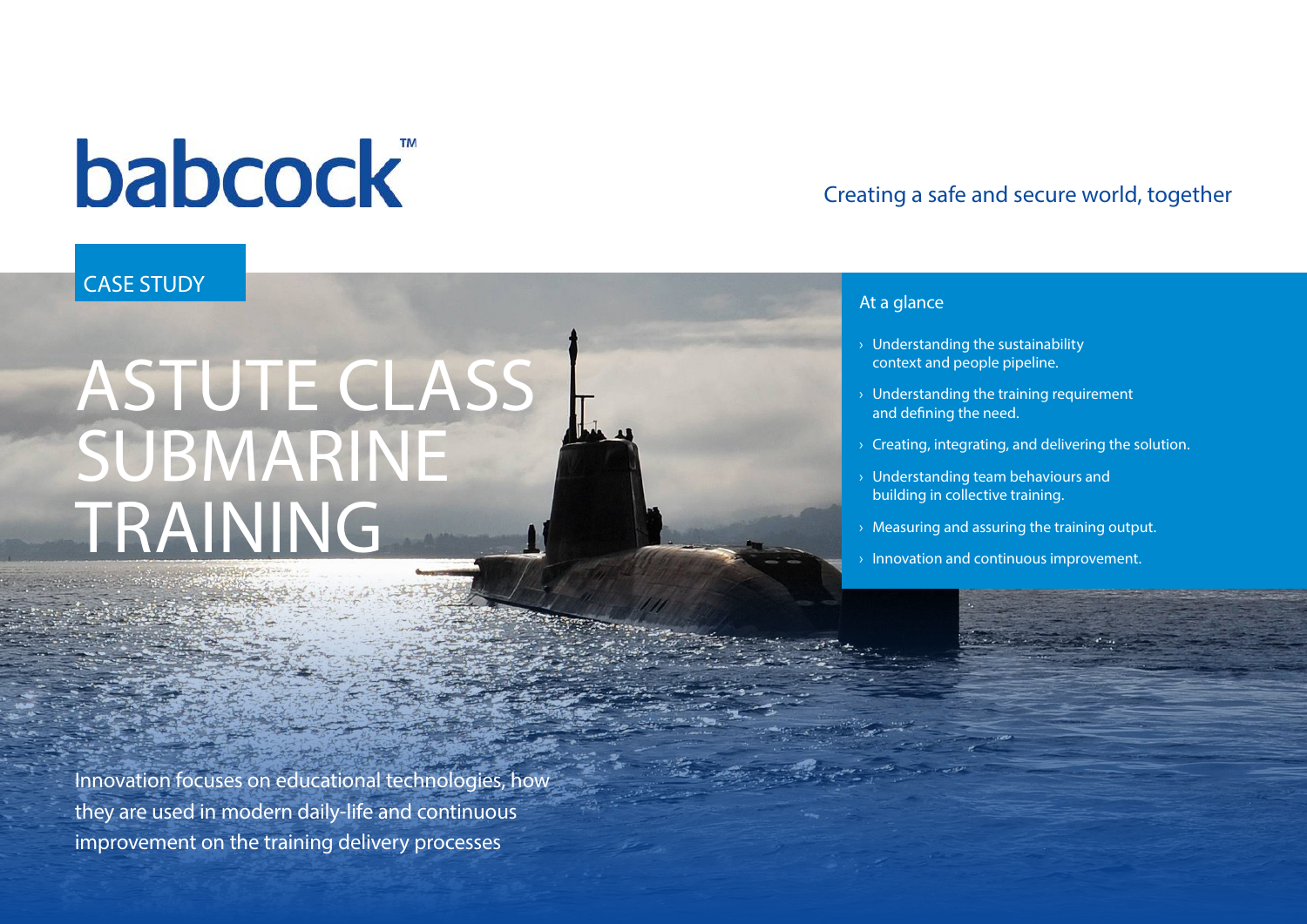# **babcock**

#### Like a jig-saw puzzle, training is made up of a number of pieces which when fitted together correctly create an enduring future training construct, placing the trainee at the centre of the solution.

#### Where do you start with the training puzzle?

Some will start with the corner pieces to try and create reference points, some start with the technology piece and try and make everything fit around it, and some will begin with the edge pieces to attempt to define a broader scope.

Where do you start when tasked with designing and delivering an end to end training solution for the Royal Navy for its Astute Class Submarines, Babcock's answer was to start with the six pieces it knew fit together.

#### Sustainability context and the people pipeline

An area of significant challenge to sustainability is engineers, in a period of increasing competition for engineering skills. As part of a sustainable model, personnel employed ashore needed to be in roles that develop knowledge and skills that can then be reinvested at sea.

Manning levels are a key risk enabler across all military operations, in particular to submarine availability, maintaining a Continuous At Sea Deterrent and achieving the transition to a new submarine class.

Understanding the people pipeline required dynamic modelling of the submarine flotilla manpower resources required to deliver the UK's underwater capability from 2018 to 2040.

#### Training requirement and defining the need

Beginning with identifying people's work related needs, the approach ensured training was delivered effectively so the trainee learned what was important

## Creating a safe and secure world, together

allowing them to demonstrate competence prior to being assigned to a sea or shore based role. The approach used continual evaluation of the training program to ensure that every training outcome is achieved and sustained.

Compared to traditional approaches, the training developed and innovative media choices made have resulted in significant reduction in skill-fade. The time taken for the at-sea training phase of the Astute Class Submarine Qualification Course has been halved.

#### Team behaviours and collective training

As well as training individuals to perform their duties, for a submarine crew to work effectively together they need to be trained as a team.Behavioural markers were identified in the soft skills areas of leadership and management, situational awareness, decision making, cooperation and effective communications. Team behavioural markers concentrate on the cognitive and interpersonal skills essential for working effectively in a team.